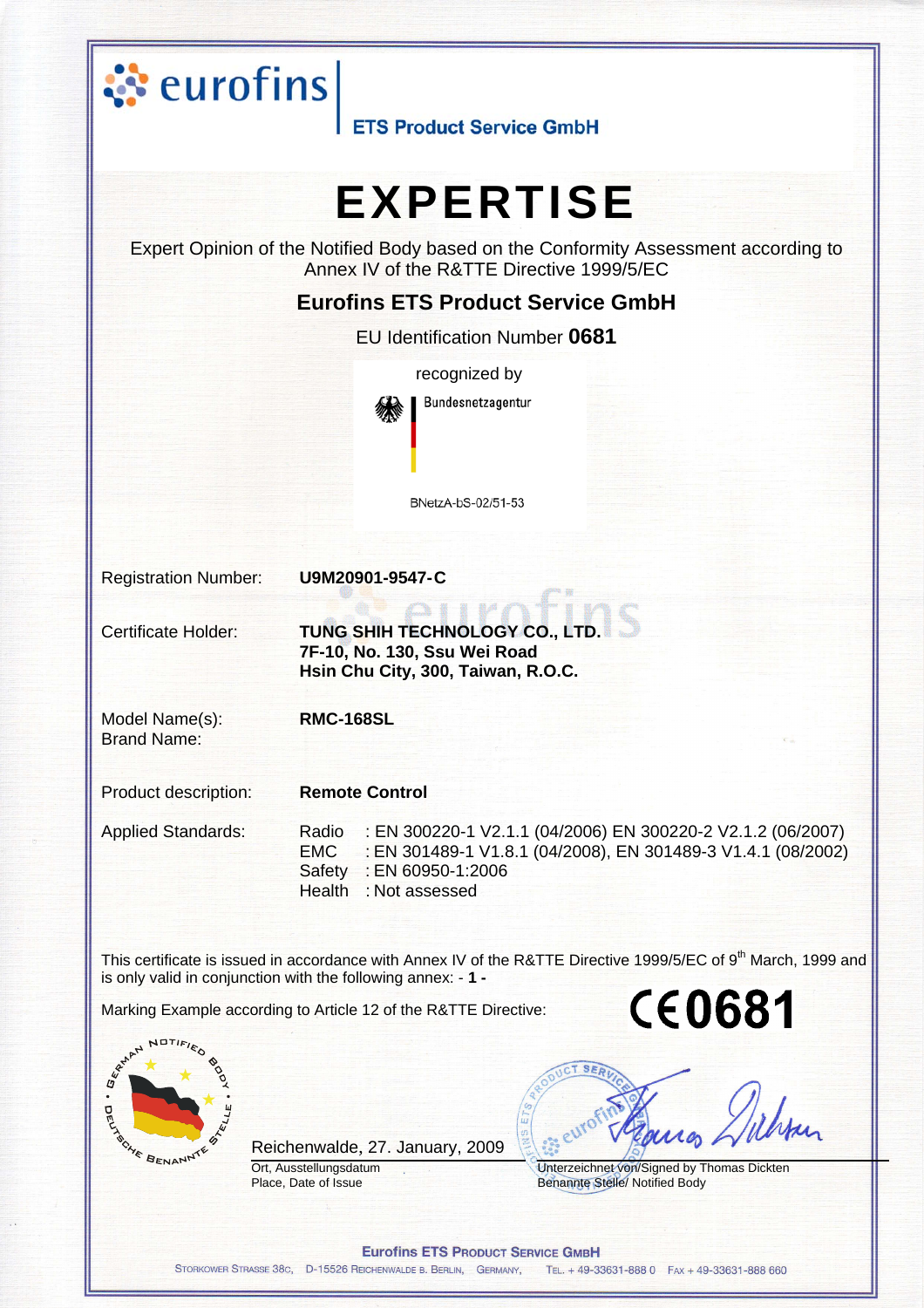Annex 1 of the EC R&TTE Certificate No. U9M20901-9547-C Date: 27.01.2009 Page 1 of 2

## **Opinion on the essential requirements**

| Article 3.1a)<br><b>Health and Safety</b>             | No remarks |
|-------------------------------------------------------|------------|
| Article 3.1.b)<br>electromagnetic compatibility       | No remarks |
| Article 3.2<br>effective use of the radio<br>spectrum | No remarks |

| Manufacturer(s) | <b>TUNG SHIH TECHNOLOGY CO., LTD.</b> |
|-----------------|---------------------------------------|
|                 | 7F-10, No. 130, Ssu Wei Road          |
|                 | Hsin Chu City, 300, Taiwan, R.O.C.    |
|                 |                                       |

## **System description**

| Frequency band(s)                                                       | 433.050 - 434.790 MHz         |
|-------------------------------------------------------------------------|-------------------------------|
| Operating frequency/<br>Alignment range                                 | 433.92 MHz                    |
| Number of channels/<br><b>Bandwidth</b>                                 | 1                             |
| Transmit power                                                          | Max. 1.4 µW e.r.p.            |
| Type of antenna                                                         | Integral antenna, PCB antenna |
| Type of modulation                                                      | A <sub>1</sub> D              |
| Mode of operation<br>(simplex/duplex)                                   | Simplex                       |
| Duty cycle *<br>(access protocol, if applicable)                        | < 10%                         |
| Comments                                                                | SRD, data transmission system |
| <b>EU Member States in</b><br>which placing on the<br>market is planned | N/A                           |